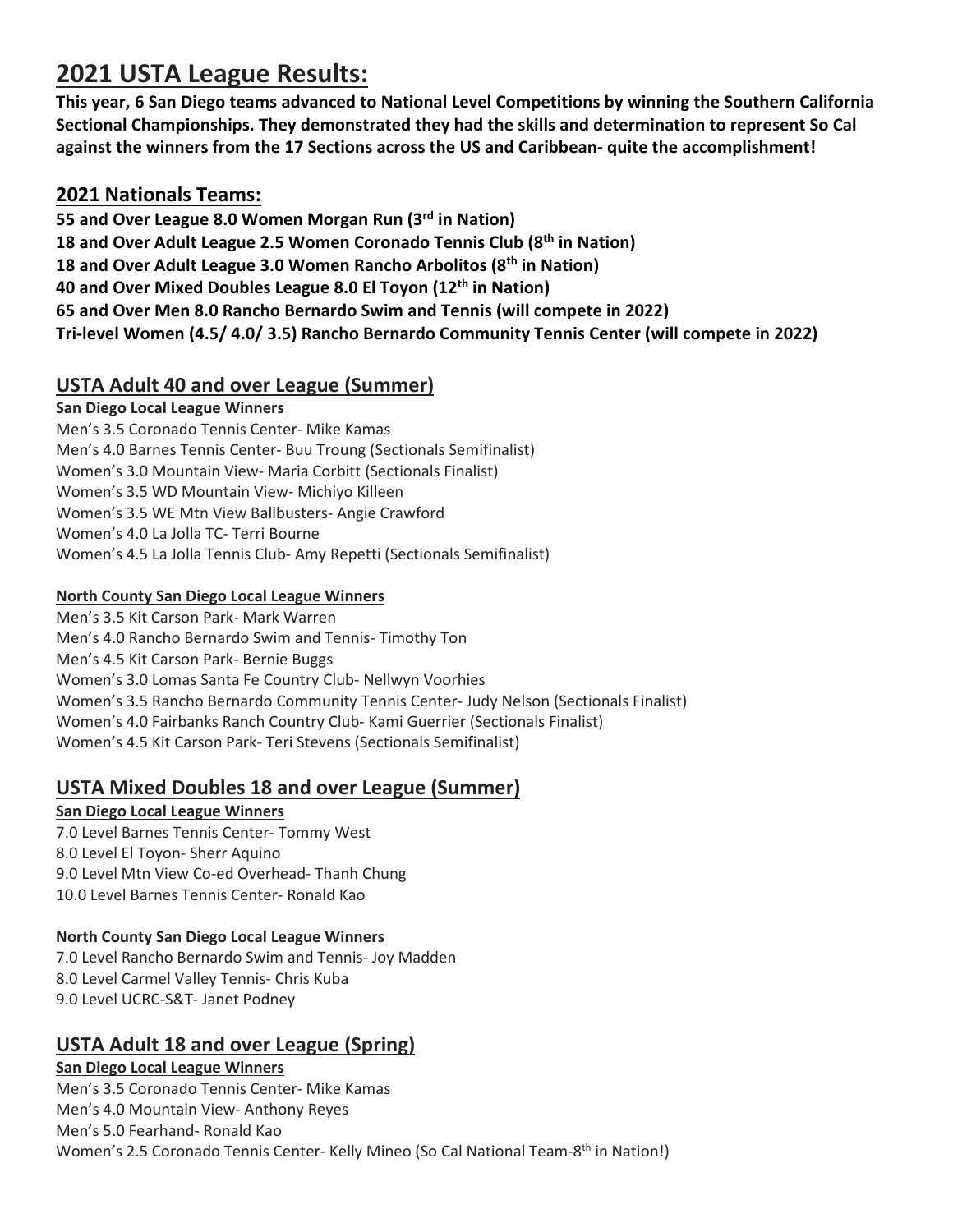Women's 3.0 Barnes/ Balboa- Hillary Halttunen Women's 3.5 WD Mtn View Ace Breakers- Liz Louis Women's 3.5 WE Mtn View Ball Busters- Angie Crawford Women's 4.0 Coronado TC- Elsie Hammond Women's 4.5 Barnes TC- Kellie Jaquez (Sectionals Finalist) Women's 5.0 Team SD- Cami Gill

### **North County San Diego Local League Winners**

Men's 3.5 Kit Carson Park- Mark Warren Men's 4.0 Fairbanks Ranch CC- Andrew Dewey Men's 4.5 Lomas Santa Fe CC- Kie Wilcox (Sectionals Finalist) Men's 5.0 Da Boys- Mike Burzinski Women's 3.0 CTA@RA- Karyl Oldenburg (So Cal National Team- 8<sup>th</sup> in Nation!) Women's 3.5 WD La Costa Resort- Dee Dee Zielinski Women's 3.5WE Rancho Bernardo Swim and Tennis- Joy Madden (Local League) Women's 4.0 WD Carmel Valley TC- Kellie Doyle (Sectionals Finalist) Women's 4.0 WE Rancho Bernardo Community TC- Rene Carmichael (Sectionals Quarterfinalist) Women's 4.5 Carmel Valley TC- Shelley Goodson Women's 5.0 Overserved- Tina Giubilato

### **USTA 65 and over Adult Doubles League (Spring/ Summer)**

### **San Diego Local League Winners**

Women's 7.0 San Diego Tennis and Racquet- Ruth Hoffman Women's 8.0 Barnes Tennis Center (Balboa)- Suzanne Lindemann Women's 9.0 Barnes Tennis Center (Balboa)- Sue Sprague (Sectionals Finalist) Men's 8.0 Balboa TC- Lee Knight

### **North County San Diego Local League Winners - Sectionals**

Women's 7.0 Kit Carson Park- Patty Smith (Sectionals Semifinalist) Women's 8.0 Kit Carson Park- Debbie L'Heureux Men's 8.0 Rancho Bernardo Swim and Tennis Club- Peter Tollen (So Cal National Invitational Team!)

### **USTA 55 and over Adult Doubles League (Summer)**

### **San Diego Local League Winners**  Women's 7.0 Peninsula Tennis Club- Ruth Hoffman

Women's 8.0 Barnes Tennis Center (Balboa) - Suzanne Lindemann Women's 9.0 Barnes Tennis Center (Balboa) - Sue Sprague

### **North County San Diego Local League Winners**

Men's 7.0 Kit Carson Park- Mark Warren (Sectionals Finalist) Men's 8.0 Rancho Bernardo Swim and Tennis- Peter Tollen Men's 9.0 Lomas Santa Fe Country Club- Kevin Pegels Women's 6.0 Morgan Run Resort- Sandra Sweat Women's 7.0 CTA @ Rancho Arbolitos- Vicky Benito (Sectionals Semifinalist) Women's 8.0 Morgan Run Resort- Kristin Adams (So Cal National Team- 3<sup>rd</sup> in Nation!) Women's 9.0 Carmel Valley Tennis- Kellie Jaquez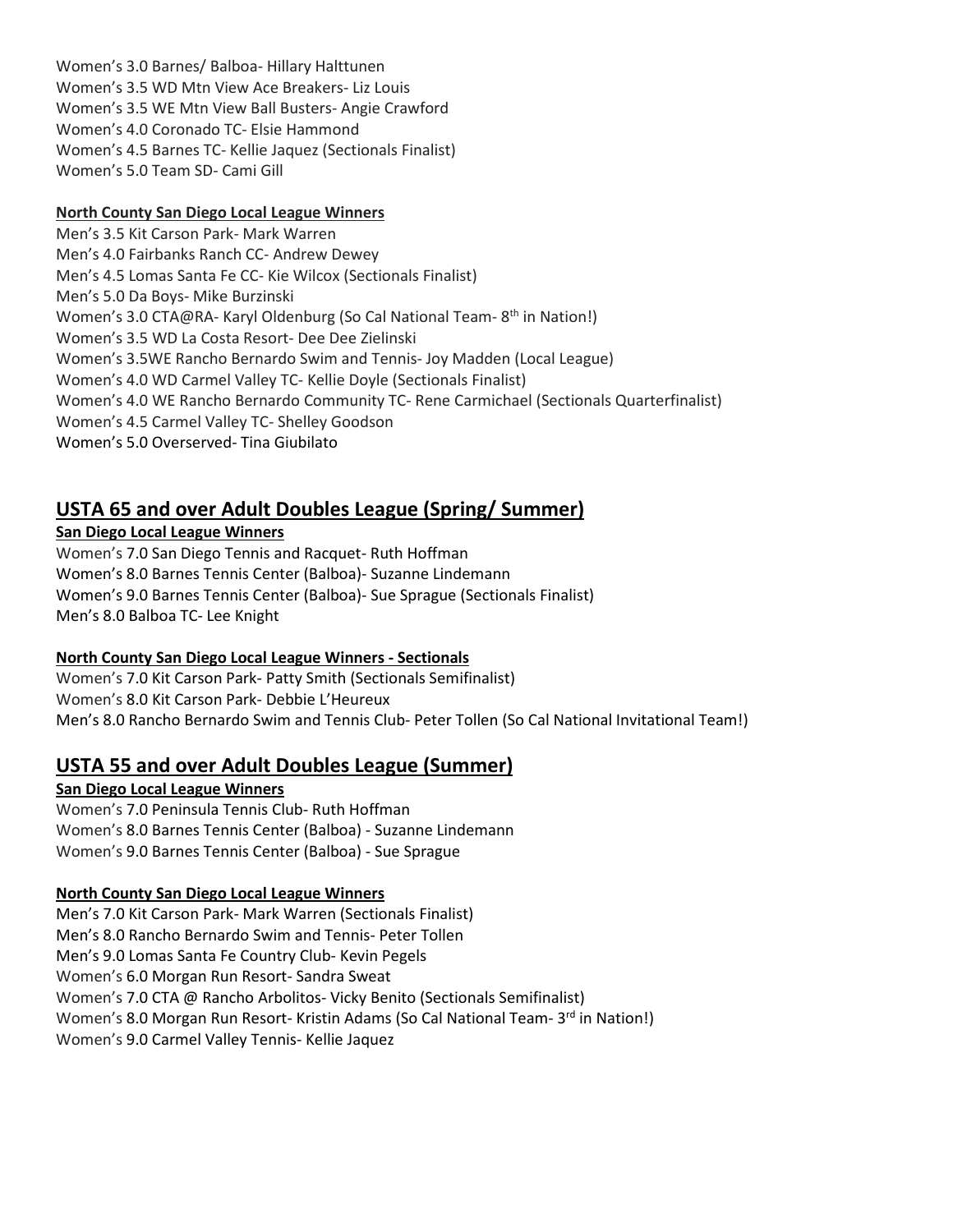# **USTA Mixed Doubles 40 and over League (Spring)**

#### **San Diego Local League Winners**

7.0 Mountain View Mixed Nuts- Frances Simpson-Lang 8.0 El Toyon- Sherr Aquino- Ong (So Cal National Team- 12<sup>th</sup> in Nation!) 9.0 Pacific Beach TC- Hillary Park

### **North County San Diego Local League Winners**

7.0 Kit Carson Park- Joanne Reyes-Brisbin 8.0 Morgan Run- Laurie Dunn 9.0 UCRC-S&T- Janet Podney (Sectionals Finalist)

# **SCTA Tri-Level Adult League (Summer)**

**San Diego Local League Winners** 

Women's (4.0-3.0) WD San Diego Tennis and Racquet Club- Lorena Monzon Women's (4.0-3.0) WE Mountain View- Jackie Saenz (Sectionals Champion!) Men's (4.5-3.5) ECCTA- Wender Hwang (Sectionals Finalist)

### **North County San Diego Local League Winners**

Women's (3.0-4.0) Valley Center- Josie Hendrix (Sectionals Finalist) Women's (3.5-4.5) WD Kit Carson Park (Baby Got Backhand)- Brianna Sullivan Women's (4.5-3.5) WE Rancho Bernardo Swim and Tennis Club- Stacey Dusseault (So Cal National Invitational team) Men's (3.5-4.5) Rancho Bernardo Swim and Tennis Club- Timothy Ton

# **SCTA Adult Doubles League (Fall)**

### **San Diego Local League Winners**

Men's 3.5 Coronado Tennis Center- Mike Kamas Men's 4.0 ECCTA/ Jed Galan Men's 4.5 ECCTA/ Wender Hwang Men's 5.0 Fearhand/ Ronald Kao

Women's 3.0 WD Mountain View/ Tomoko Balko (Sectionals Semifinalist) Women's 3.5 WD Mountain View/ Michiyo Killeen Women's 3.5 WE Balboa Ballbusters/ Angie Crawford (Sectionals Semifinalist) Women's 4.0 WD La Jolla Tennis Club/ Terri Bourne (Sectionals Quarterfinalist) Women's 4.0 WE Rancho Bernardo Community/ Rene Carmichael (Sectionals Quarterfinalist) Women's 2.5 One Doubles Coronado Tennis Center/ Sarah Kimball, Megan West, Jessica Cunningham

### **North County San Diego Local League Winners**

Men's 3.5 Kit Carson Park/ Mark Warren Men's 4.0 Rancho Bernardo S&TC/ Steven Hoang (Sectionals Semifinalist) Men's 4.5 Lomas Santa Fe/ Jacob Boone

Women's 3.0 Holiday- Jingle Balls Kit Carson Park/ Jen Bucky **(Sectionals Champions!)** Women's 3.5 Girls' Night Out Fairbanks Ranch Country Club/ Jen Caringal Women's 3.5 Holiday- Noel-It- Alls Carmel Valley Tennis/ Kerry Ott (Sectionals Quarterfinalist) Women's 4.0 Holiday- Jingle Belles Rancho Bernardo Community/ Teresa Fisher Women's 4.5 Holiday- Baby Got Backhand Surf and Turf/ Kristi Alva